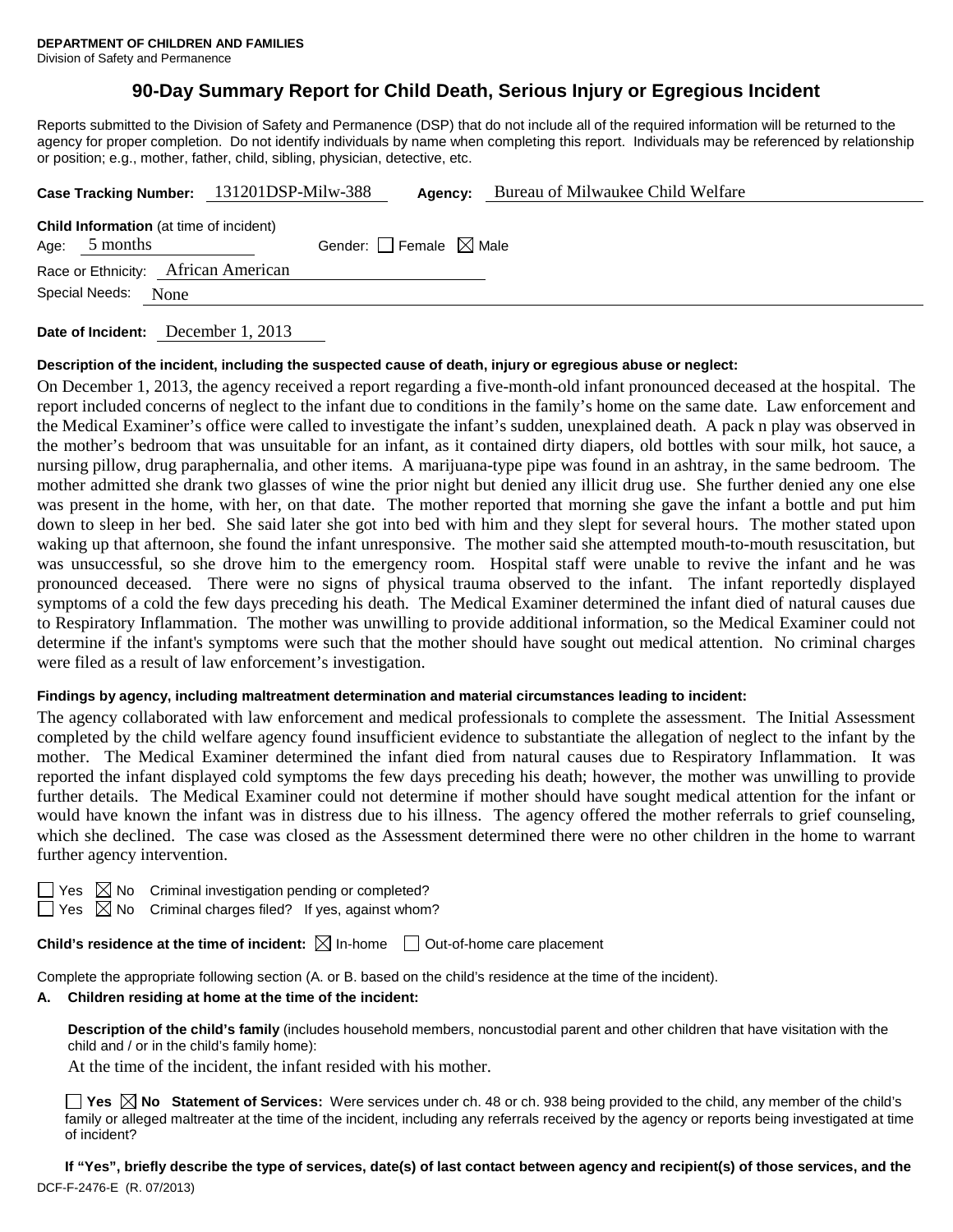**Summary of all involvement in services as adults under ch. 48 or ch. 938 by child's parents or alleged maltreater in the previous five years:** (Does not include the current incident.) N/A.

### **Summary of actions taken by the agency under ch. 48, including any investigation of a report or referrals to services involving the child, any member of the child's family living in this household and the child's parents and alleged maltreater.** (Does not include the current incident.)

(Note: Screened out reports listed in this section may include only the date of the report, screening decision, and if a referral to services occurred at Access. Reports that do not constitute a reasonable suspicion of maltreatment or a reason to believe that the child is threatened with harm are not required to be screened in for an initial assessment, and no further action is required by the agency.) N/A.

**Summary of any investigation involving the child, any member of the child's family and alleged maltreater conducted under ch. 48 or ch. 938 and any services provided to the child and child's family since the date of the incident:**

The agency collaborated with law enforcement and medical professionals to complete the assessment. The Initial Assessment completed by the child welfare agency found insufficient evidence to substantiate the allegation of neglect to the infant by the mother. The Medical Examiner determined the infant died from natural causes due to Respiratory Inflammation. It was reported the infant displayed cold symptoms the few days preceding his death; however, the mother was unwilling to provide further details. The Medical Examiner could not determine if mother should have sought medical attention for the infant or would have known the infant was in distress due to his illness. The agency offered the mother referrals to grief counseling, which she declined. The case was closed as the Assessment determined there were no other children in the home to warrant further agency intervention.

### **B. Children residing in out-of-home care (OHC) placement at time of incident:**

# **Description of the OHC placement and basis for decision to place child there:**

N/A.

## **Description of all other persons residing in the OHC placement home:**

 $N/A$ .

**Licensing history:** Including type of license, duration of license, summary of any violations by licensee or an employee of licensee that constitutes a substantial failure to protect and promote the welfare of the child. N/A.

| Summary of any actions taken by agency in response to the incident: (Check all that apply.) |                                                      |  |                                                   |  |  |
|---------------------------------------------------------------------------------------------|------------------------------------------------------|--|---------------------------------------------------|--|--|
| $\boxtimes$                                                                                 | Screening of Access report                           |  | Attempted or successful reunification             |  |  |
|                                                                                             | Protective plan implemented                          |  | Referral to services                              |  |  |
| $\Box$ $\Box$                                                                               | Initial assessment conducted                         |  | Transportation assistance                         |  |  |
|                                                                                             | Safety plan implemented                              |  | Collaboration with law enforcement                |  |  |
|                                                                                             | Temporary physical custody of child                  |  | Collaboration with medical professionals          |  |  |
|                                                                                             | Petitioned for court order / CHIPS (child in need of |  | Supervised visitation                             |  |  |
|                                                                                             | protection or services)                              |  | Case remains open for services                    |  |  |
|                                                                                             | Placement into foster home                           |  | Case closed by agency                             |  |  |
|                                                                                             | Placement with relatives                             |  | Initiated efforts to address or enhance community |  |  |
|                                                                                             | Ongoing Services case management                     |  | collaboration on CA/N cases                       |  |  |
|                                                                                             |                                                      |  | Other (describe):                                 |  |  |
|                                                                                             |                                                      |  |                                                   |  |  |

## **FOR DSP COMPLETION ONLY:**

**Summary of policy or practice changes to address issues identified during the review of the incident:** Under the Child Welfare Disclosure Act (Section 48.981 (7)(cr), Stats.), the DSP completes a 90-Day review of the agency's practice in each case reported under the act. The DSP did not identify practice issues during the review of the incident.

### **Recommendations for further changes in policies, practices, rules or statutes needed to address identified issues:** N/A.

 $\boxtimes$  Yes  $\Box$  No  $\Box$  Not Applicable This 90-day summary report completes the Division of Safety and Permanence (DSP) review of this